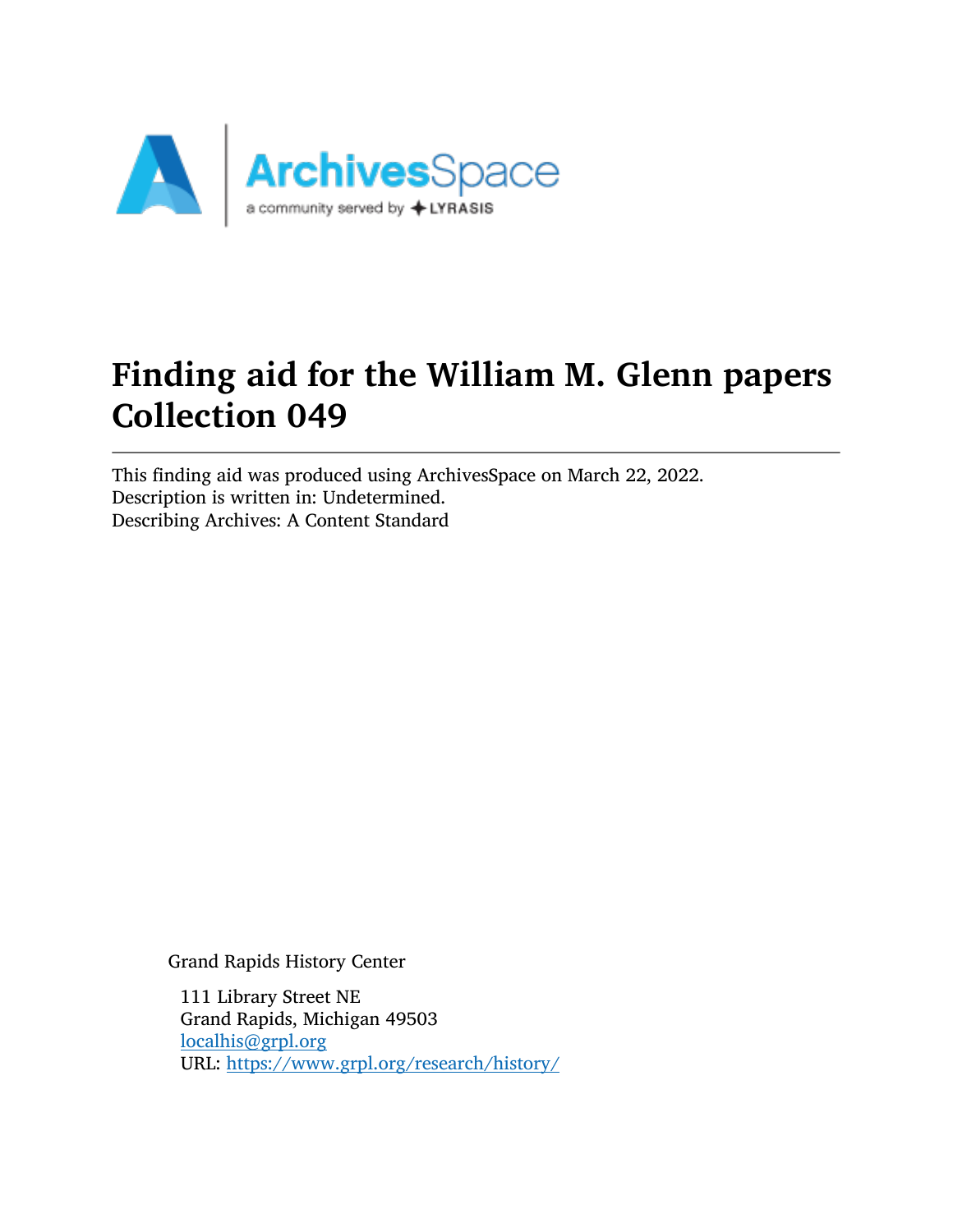## <span id="page-1-0"></span>**Table of Contents**

| 3<br>3<br>5<br>6 |  |
|------------------|--|
|                  |  |
|                  |  |
|                  |  |
|                  |  |
|                  |  |
|                  |  |
|                  |  |
|                  |  |
|                  |  |
|                  |  |
|                  |  |
|                  |  |
|                  |  |
|                  |  |
|                  |  |
|                  |  |
|                  |  |
|                  |  |
|                  |  |
|                  |  |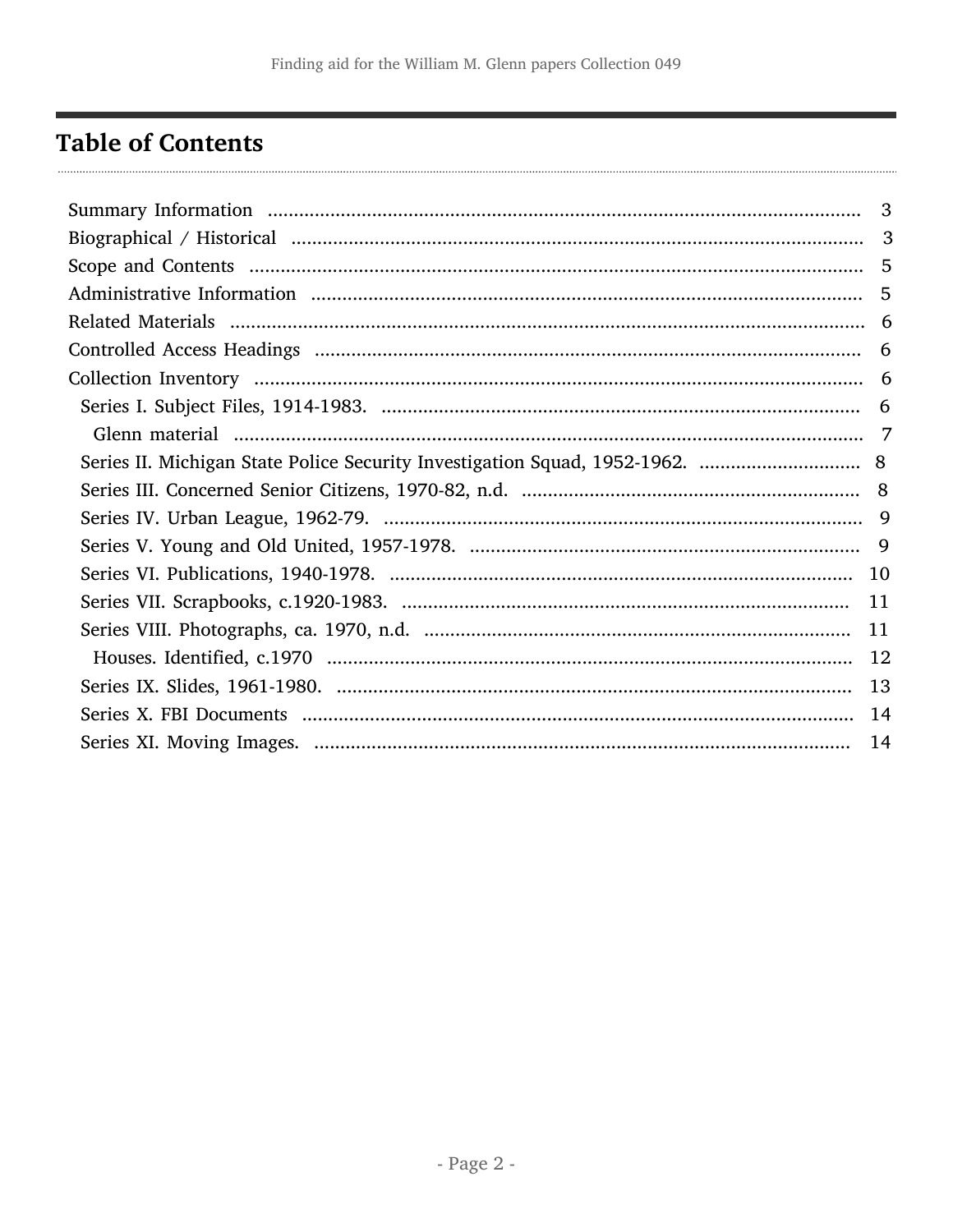## <span id="page-2-0"></span>Summary Information

| <b>Repository:</b>                  | <b>Grand Rapids History Center</b>                                                                                                                                                                                                                                                                                                                                                                                                                                                                                                                                                                                                                                                                                                                                                                                                                                                                                                                                         |
|-------------------------------------|----------------------------------------------------------------------------------------------------------------------------------------------------------------------------------------------------------------------------------------------------------------------------------------------------------------------------------------------------------------------------------------------------------------------------------------------------------------------------------------------------------------------------------------------------------------------------------------------------------------------------------------------------------------------------------------------------------------------------------------------------------------------------------------------------------------------------------------------------------------------------------------------------------------------------------------------------------------------------|
| Creator - col:                      | Glenn, William M                                                                                                                                                                                                                                                                                                                                                                                                                                                                                                                                                                                                                                                                                                                                                                                                                                                                                                                                                           |
| Title:                              | William M. Glenn papers                                                                                                                                                                                                                                                                                                                                                                                                                                                                                                                                                                                                                                                                                                                                                                                                                                                                                                                                                    |
| ID:                                 | Collection 049                                                                                                                                                                                                                                                                                                                                                                                                                                                                                                                                                                                                                                                                                                                                                                                                                                                                                                                                                             |
| Date [inclusive]:                   | 1903-1986                                                                                                                                                                                                                                                                                                                                                                                                                                                                                                                                                                                                                                                                                                                                                                                                                                                                                                                                                                  |
| Physical<br>Description:            | 8.13 Linear Feet 11 boxes                                                                                                                                                                                                                                                                                                                                                                                                                                                                                                                                                                                                                                                                                                                                                                                                                                                                                                                                                  |
| Language of the<br><b>Material:</b> | English.                                                                                                                                                                                                                                                                                                                                                                                                                                                                                                                                                                                                                                                                                                                                                                                                                                                                                                                                                                   |
| Abstract:                           | William Melbourne Glenn (1903-1986) was a local political<br>activist. Glenn began his activism in 1941, becoming the first<br>African American hired at Hayes Manufacturing Company in<br>Grand Rapids. Glenn was active in a number of organizations,<br>including the Grand Rapids chapter of the NAACP, the Grand<br>Rapids Urban League, the Family Service Agency, Planned<br>Parenthood, Young and Old United, Concerned Senior Citizens,<br>XYZ Senior Citizens Center and Senior Neighbors, Inc. In 1971,<br>the Western Michigan Chapter of the American Civil Liberties<br>Union chose Glenn as its "Man of the Year" for his dedication<br>and efforts in the causes of Civil Liberties. The collection<br>contains his writings, correspondence, papers and government<br>files and letters to various editors. Over 1,400 slides and about<br>200 photographs illustrate Glenn's life, from family picnics to<br>protest marches and senior citizen housing. |

^ [Return to Table of Contents](#page-1-0)

## <span id="page-2-1"></span>Biographical / Historical

William Melbourne Glenn was born on June 22, 1903 in Grand Rapids, Michigan. His father, William M. Glenn, was first a coachman, later a chauffeur for W.H. Anderson, President of Fourth National Bank. His mother was Emma Cole. William M. Glenn married Virginia Burnett in 1937.

Some of Glenn's ancestors were black, some white. As a result, Glenn learned of racial prejudice at an early age. Upon graduation from Central High School, the best job he could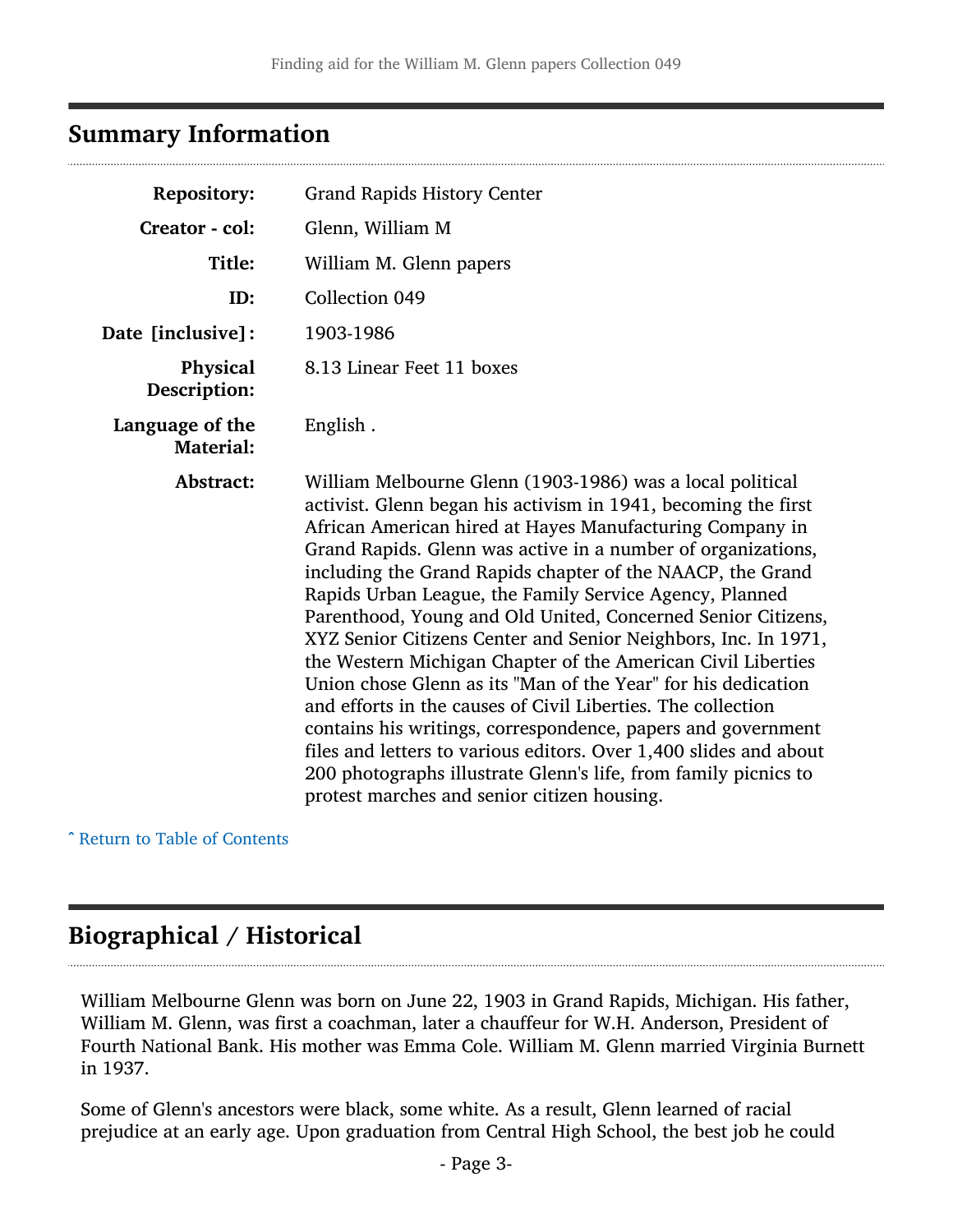get was that of bellhop at the Pantlind Hotel in 1920. He worked at the Pantlind until 1941, when he obtained a job at the Hayes Manufacturing Company. Glenn was the first African American to be hired by Hayes, after the NAACP had broken the color barrier at the firm. Within a year, he was elected Shop Steward, and then joined the UAW-CIO, becoming Plant Committee Chairman. He was also elected to the Kent County Industrial Council and given the responsibility of seeing that the fair employment practices laws were working in Grand Rapids. He revealed to the State Representative of the Fair Employment Practices Commission that Blacks were not being generally employed in local industries. Not long afterwards, Blacks were working at General Motors, American Seating, and several other local plants.

In 1951 William Glenn received a leave from Hayes to visit Europe with a group of union people. In Paris, several members of the group, including Glenn, decided to accept an invitation to visit the Soviet Union. When Glenn returned to New York, his passport was taken by the Immigration Department. As a result of the attention given to his unauthorized visit to the Soviet Union, he was discharged from Hayes. Glenn filed a grievance with the State, and his case went to arbitration. He won, and was re-instated by Hayes. A group of fellow employees, however, staged a sit-down strike, and refused to work with him, and he was again fired. More arbitration ensued but he was refused unemployment compensation. His lawyers finally decided that the hysteria caused at the time by Senator Joseph McCarthy and others prevented Glenn's case from having much hope for success.

As a result Glenn began a garage building business with a friend. This firm later developed into house repair/remodeling, as well as purchasing property, fixing it up, and reselling it. Once successful in business, Glenn also turned his attention to civic causes.

Glenn began agitating for senior housing in 1950, when he published a newspaper called the Civic Reminder, which lasted less than a year. He served on the Committee on Racial Equality and was president of the Grand Rapids chapter of the NAACP. He was chairman of the Housing Committee of the Grand Rapids Urban League under Paul Phillips, and was the first labor representative on the governing board of the Family Service Agency. He also was treasurer of Planned Parenthood.

In 1971, the Western Michigan Chapter of the American Civil Liberties Union chose him as its "Man of the Year" for his dedication and efforts in the causes of Civil Liberties the citation reads. Upon retirement from business, Glenn turned his attention to helping senior citizens. He was instrumental in organizing the local Concerned Senior Citizens, the XYZ Senior Citizens Center and Senior Neighbors, Inc. During his later years, he acted as an ombudsman for senior citizens, both black and white. His assistance included housing, food, medical care, or even burial expenses.

^ [Return to Table of Contents](#page-1-0)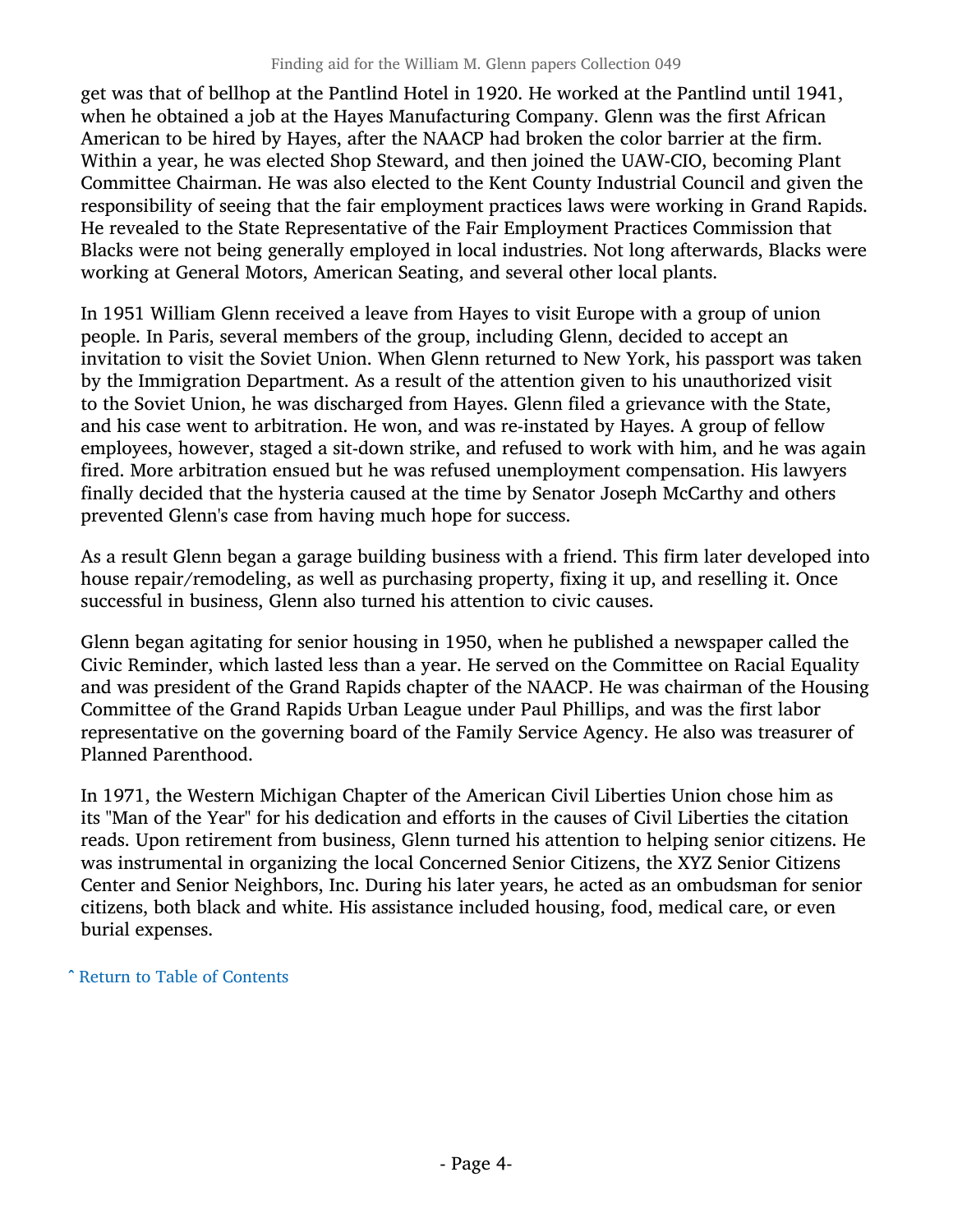## <span id="page-4-0"></span>Scope and Contents

The bulk of the collection dates to the period, 1941 to 1986. It consists of Glenn's writings, correspondence, papers and government files, and letters to various editors, the thrust of Glenn's reform efforts are highlighted. Also included are records Glenn kept on the various organizations with which he worked. Over 1,400 slides and circa 200 photographs illustrate Glenn's life, from family picnics to protest marches and senior citizen housing. The series are: 1) Subject Files, 2) Michigan State Police: Security Investigation Squad. Glenn File, 3) Concerned Senior Citizens, 4) Community Relations Commission, 5) Urban League, 6) Young and Old United, 7) Publications, 8) Clippings, 9) Scrapbooks, 10) Photographs, 11) Slides, and Film Reels.

More recently, copies of FBI Documents on Glenn, ca. 1944-1966, have been added to the collection, obtained by Calvin College Professor Randal Jelks, under the Freedom of Information Act. The collection also includes images of national figures, such as George McGovern, probably during a 1972 President campaign visit, and the African American politician Shirley Chisholm.

^ [Return to Table of Contents](#page-1-0)

## <span id="page-4-1"></span>Administrative Information

## Publication Statement

Grand Rapids History Center

111 Library Street NE Grand Rapids, Michigan 49503 [localhis@grpl.org](mailto:localhis@grpl.org) URL: <https://www.grpl.org/research/history/>

## Immediate Source of Acquisition

Virginia Glenn, 1986, 1987, 1990; accession numbers 1986.118; 1987.042; 2000.016

### Processing Information

The four reels of films, three 16mm and one 8mm, that are part of this collection are physically housed with the GRPL Moving Image Collection, #175. The first is of the 1963 March on Washington, plus miscellaneous subjects, including the plane flight. The third reel is of Glenn's trip to Europe, 1951, while the fourth is a Glenn discussion about housing. The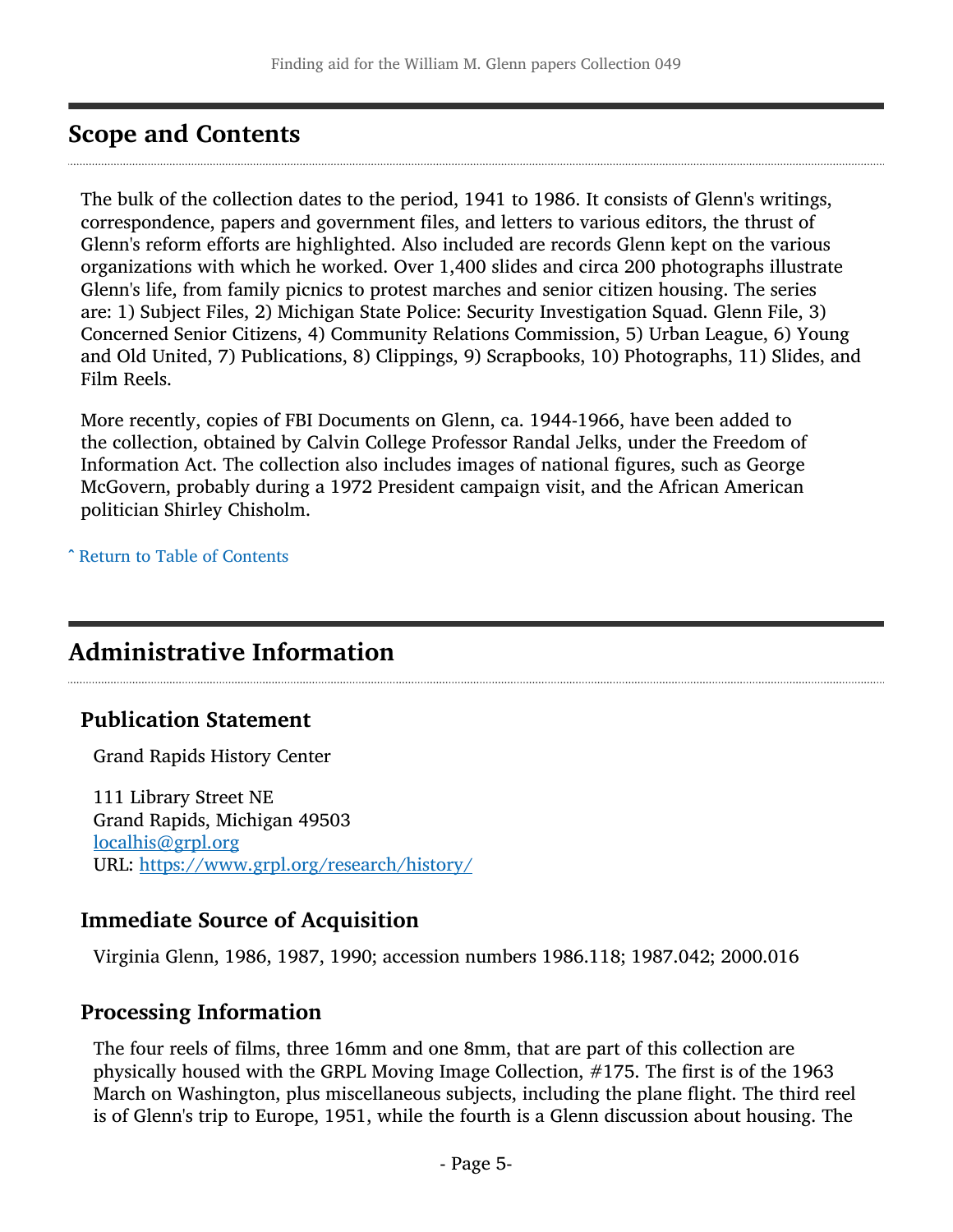March on Washington & the Trip to Europe, appear to have been reformatted to videotape. The collection was reprocessed with the donation of additional material in January 1990. This reprocessing consisted of rearranging a number of smaller series into a single larger Subject File series, organization of the photographs by subject heading and extensive revision of the finding aid.

^ [Return to Table of Contents](#page-1-0)

## <span id="page-5-0"></span>Related Materials

## Related Materials

Moving images associated with this collection are housed in Coll. 175, the GRPL Moving Images Collection.

^ [Return to Table of Contents](#page-1-0)

## <span id="page-5-1"></span>Controlled Access Headings

- African Americans -- Civil Rights -- Michigan -- Grand Rapids -- History
- Older people -- Michigan -- Grand Rapids
- Grand Rapids (Mich.) -- History
- Housing -- Michigan -- Grand Rapids
- Grand Rapids Urban League
- United States. Congress. House. Committee on Un-American Activities
- Glenn, William M

## <span id="page-5-2"></span>Collection Inventory

## <span id="page-5-3"></span>Series I. Subject Files, 1914-1983.

### Scope and Contents

Consists of articles, speeches, and letters to editors, 1949 to 1970s. Includes a brief auto-biographical sketch and address books maintained by William Glenn during the 1970s and 1980s. Also contains correspondence, 1947-1983, primarily related to Glenn's activities as an activist for senior citizens and housing, with a limited amount of personal correspondences from friends; Virginia Glenn's correspondence and membership lists related to the Michigan State Association of Colored Women's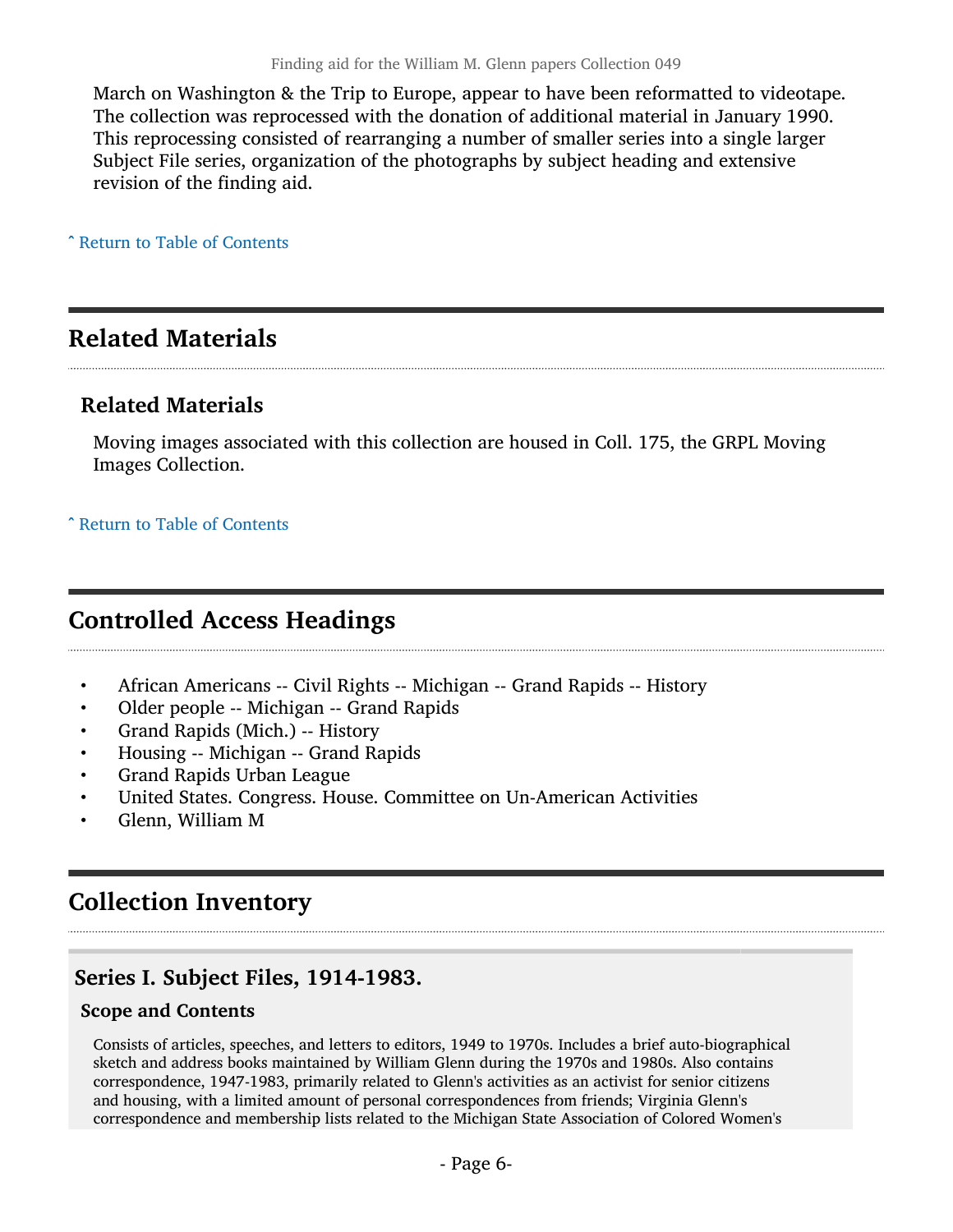Clubs; the fifth grade notebooks of Glenn, which contains poems, favorite quotes, and short essays. Also includes essays and papers from Glenn's English 102 class at Grand Rapids Junior College; awards, letterheads from various groups and organizations with which Glenn was associated, and election flyers of both William and Virginia Glenn. And has records of William and Virginia Glenn's rental properties on Prospect and Jefferson streets in Grand Rapids. Arranged alphabetically.

<span id="page-6-0"></span>

| Title/Description                                                                                 | <b>Instances</b> |                     |
|---------------------------------------------------------------------------------------------------|------------------|---------------------|
| Address book, 1978                                                                                | Box 1            | Folder 1            |
| Articles and Speeches, c.1977                                                                     | Box 1            | Folder <sub>2</sub> |
| Bergman, Francis and Walter, 1972-1979                                                            | Box 1            | Folder 3            |
| Correspondence, 1947, 1967-68, 1970-1974, 1975-81,<br>c.1983                                      | Box 1            | Folder 4-5          |
| Election Flyers, c.1970                                                                           | Box 1            | Folder <sub>6</sub> |
| Glenn material                                                                                    |                  |                     |
| Title/Description                                                                                 | <b>Instances</b> |                     |
| Housing Committee, 1969-1975.                                                                     | Box 1            | Folder 7            |
| Senior Citizens Sub-committee, 1966-1976.                                                         | Box 1            | Folder <sub>8</sub> |
| Cuba: Communism General information, c.1959, c.1970.                                              | Box 1            | Folder 9            |
| Cuban Trip Government Photos, n.d.                                                                | Box 1            | Folder 10           |
| Demolition/Repair of housing, 1969,1971,1974.                                                     | Box 1            | Folder 11           |
| Election File, 1975.                                                                              | Box 1            | Folder 12           |
| Biographical, 1959-1960, 1961, 1974, 1951, c. 1980.                                               | Box 1            | Folder<br>13-14     |
| Appeals, 1952.                                                                                    | Box 1            | Folder 15           |
| Awards, Letterheads, Misc. 1935-1983.                                                             | Box 1            | Folder 16           |
| Notebook, Grade 5, and Papers from English 101 and 102<br>Grand Rapids Junior College, 1914-1965. | Box 1            | Folder 17           |
| Grand Rapids Politics, 1976.                                                                      | Box 1            | Folder 18           |
| Housing - General, 1965-1975.                                                                     | Box 2            | Folder 1            |
| Housing Maps, Misc. 1975.                                                                         | Box 2            | Folder <sub>2</sub> |
| Housing - Clippings, 1963-1980.                                                                   | Box 2            | Folder 3            |
| Ideals, 1964-1985.                                                                                | Box 2            | Folder 4            |
| Letters to the Editor, 1973-1978.                                                                 | Box 2            | Folder 5            |
| Mayor's Central Committee, 1974-1975.                                                             | Box 2            | Folder 6            |
| Miscellaneous, 1960-1970.                                                                         | Box 2            | Folder 7            |
| Political Organization, 1947, 1971-1983.                                                          | Box 2            | Folder <sub>8</sub> |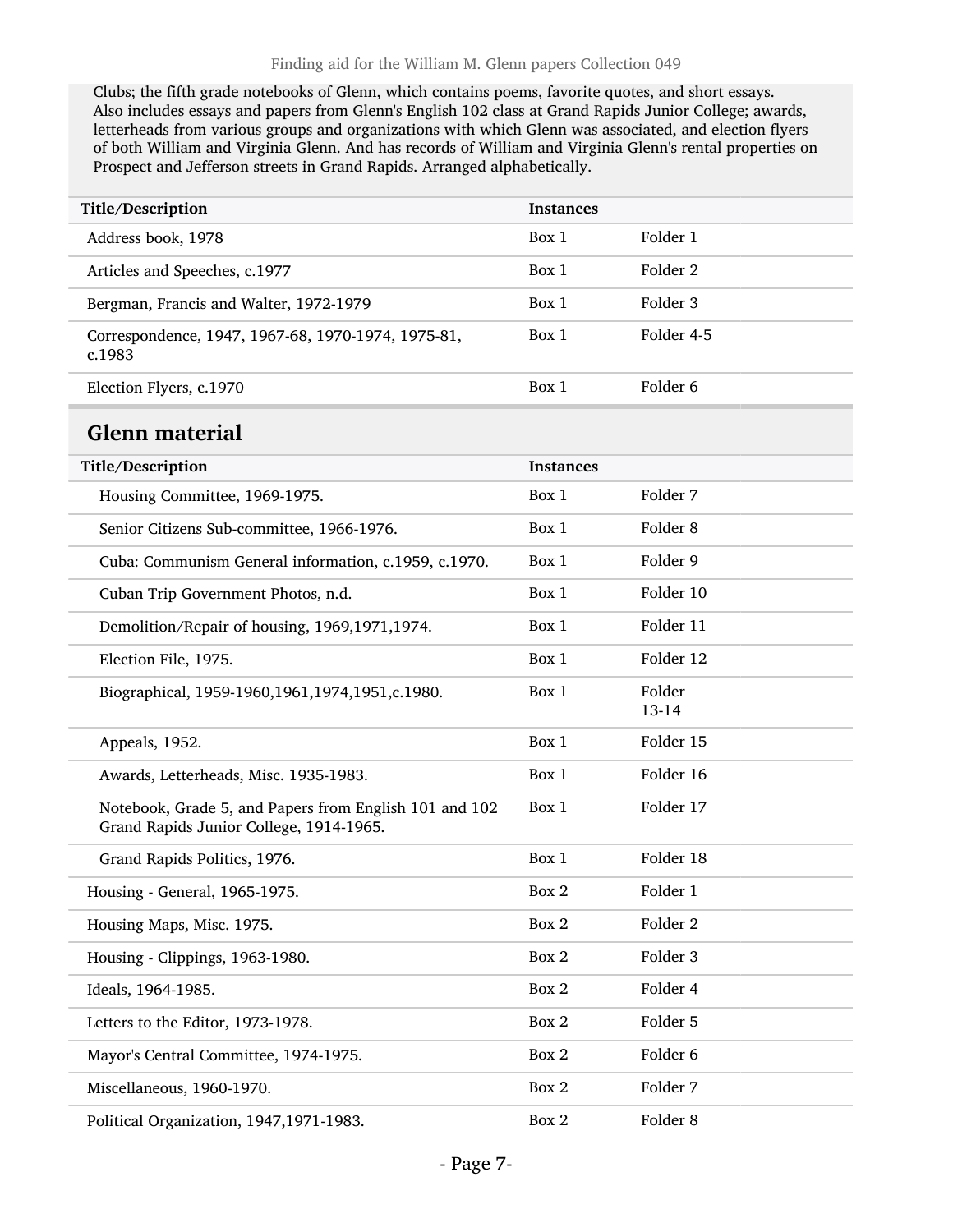| Progressive Party, 1952.                                         | Box 2 | Folder 9        |
|------------------------------------------------------------------|-------|-----------------|
| Project Seek, 1972.                                              | Box 2 | Folder 10       |
| Ransom Avenue Development Corp. Financial<br>Records, 1979-1982. | Box 2 | Folder 11       |
| Ransom Avenue Development Corp. Legal Papers,<br>1972-1979.      | Box 2 | Folder 12       |
| Rental Property-Records, 1950, 1978-1979.                        | Box 2 | Folder 13       |
| Russian Trip, (1952-1951).                                       | Box 2 | Folder 14       |
| Senior Citizens, 1967-1984.                                      | Box 2 | Folder 15       |
| Senior Neighbors, Inc. 1974-1982.                                | Box 2 | Folder 16       |
| Vietnam War, 1965.                                               | Box 2 | Folder 17       |
| XYZ Center, 1966-1977, 1972-1973.                                | Box 2 | Folder<br>18-19 |

### ^ [Return to Table of Contents](#page-1-0)

## <span id="page-7-0"></span>Series II. Michigan State Police Security Investigation Squad, 1952-1962.

#### Scope and Contents

Copies from the State Police's "Red Squad" files on Glenn and his wife. This squad collected data on real or suspected Communist Party members, subversives and individuals considered a threat against society. Includes membership lists and copies of House Un-American Activities Committee testimony. Arranged alphabetically.

| Title/Description                                                          | <b>Instances</b> |          |
|----------------------------------------------------------------------------|------------------|----------|
| Glenn File, 1955-62.                                                       | $Box\ 3$         | Folder 1 |
| House Un-American Activities Testimony from<br>Congressional Record, 1952. | $Box\ 3$         | Folder 2 |
| Virginia Glenn, 1955-62.                                                   | $Box\ 3$         | Folder 3 |
| William and Virginia Glenn, 1952.                                          | $Box\ 3$         | Folder 4 |
| Clippings from Detroit Times, 1952.                                        | $Box\ 3$         | Folder 5 |

^ [Return to Table of Contents](#page-1-0)

## <span id="page-7-1"></span>Series III. Concerned Senior Citizens, 1970-82, n.d.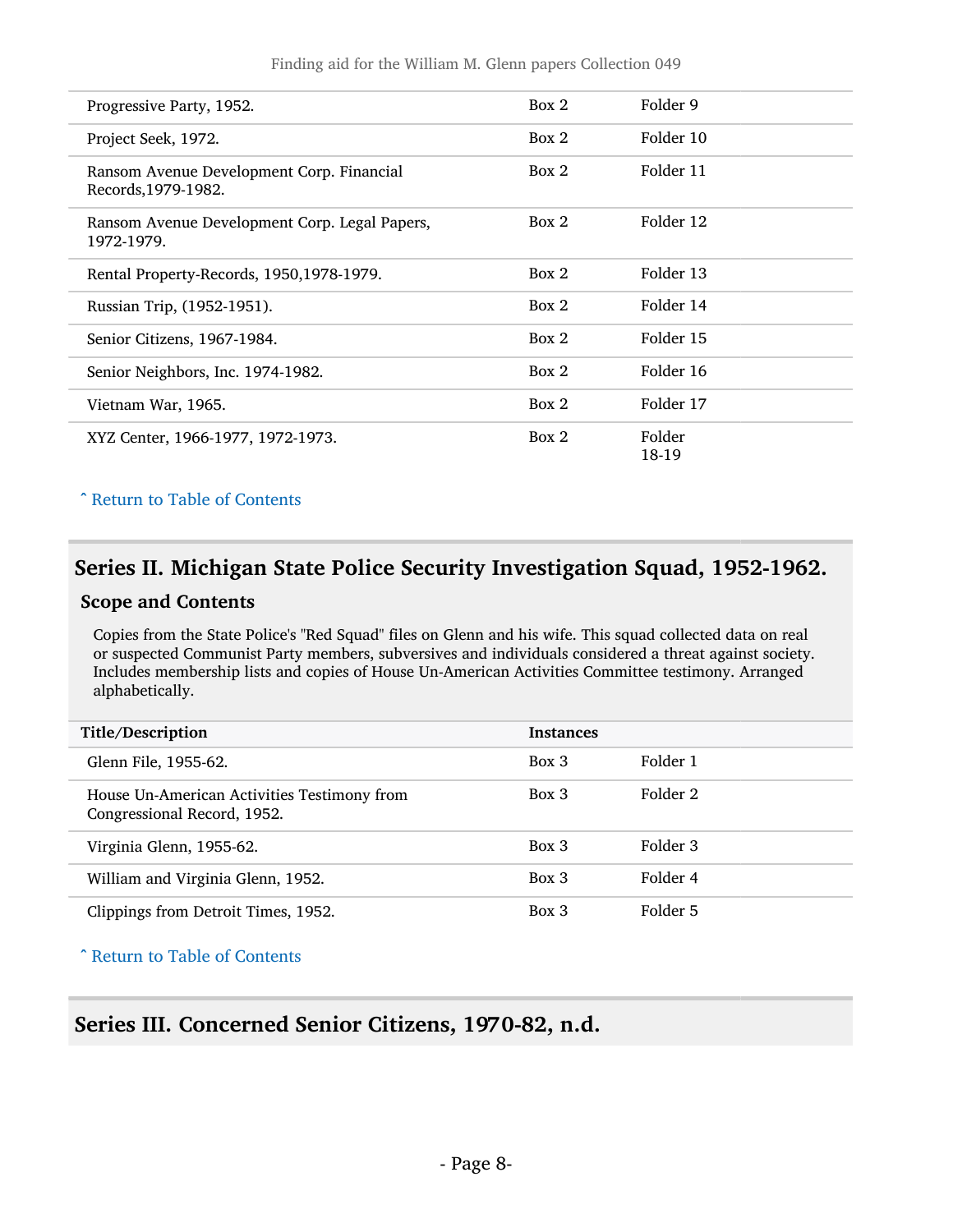#### Scope and Contents

By-laws, correspondence, media releases and noted and this agency, of which Glenn was a member. The agency, as its name implies, was an advocacy groups for senior citizens. Arranged alphabetically.

| Title/Description                     | <b>Instances</b> |           |
|---------------------------------------|------------------|-----------|
| By-Laws, n.d.                         | Box 3            | Folder 6  |
| Correspondence, 1975-79.              | $Box\ 3$         | Folder 7  |
| Legislation, 1970-75.                 | Box 3            | Folder 8  |
| Miscellaneous, 1976-82.               | Box 3            | Folder 9  |
| National CSC Correspondence, 1976-79. | Box 3            | Folder 10 |
| Media, 1975-79.                       | Box 3            | Folder 11 |
| Notebook, 1976.                       | Box 3            | Folder 12 |

^ [Return to Table of Contents](#page-1-0)

## <span id="page-8-0"></span>Series IV. Urban League, 1962-79.

#### Scope and Contents

Consists of various records of the Urban League, and its pursuit of low-cost housing during the 1970s. Included is information on the Community Development Block Grant, miscellaneous reports, petitions, correspondence, resolutions, the Grand Rapids Model Village, and Glenn's notebook. The series reveals Glenn's pursuit of housing for the economically needy classes, especially the old and/or Black. Arranged alphabetically.

| Title/Description                                              | <b>Instances</b> |           |
|----------------------------------------------------------------|------------------|-----------|
| Community Development Block Grant, 1976-79.                    | $Box\ 3$         | Folder 13 |
| Reports, 1969-76.                                              | $Box\ 3$         | Folder 14 |
| Model Village City or Grand Rapids, 1970-75.                   | $Box\ 3$         | Folder 15 |
| Model Village Proposal to the Grand Rapids Foundation<br>1969. | Box 3            | Folder 16 |
| Notebook, (1977).                                              | $Box$ 3          | Folder 17 |
| Petitions and Correspondence, 1972-77.                         | $Box\ 3$         | Folder 18 |
| Reports on Meetings, Resolutions, 1962-76.                     | $Box\ 3$         | Folder 19 |

^ [Return to Table of Contents](#page-1-0)

### <span id="page-8-1"></span>Series V. Young and Old United, 1957-1978.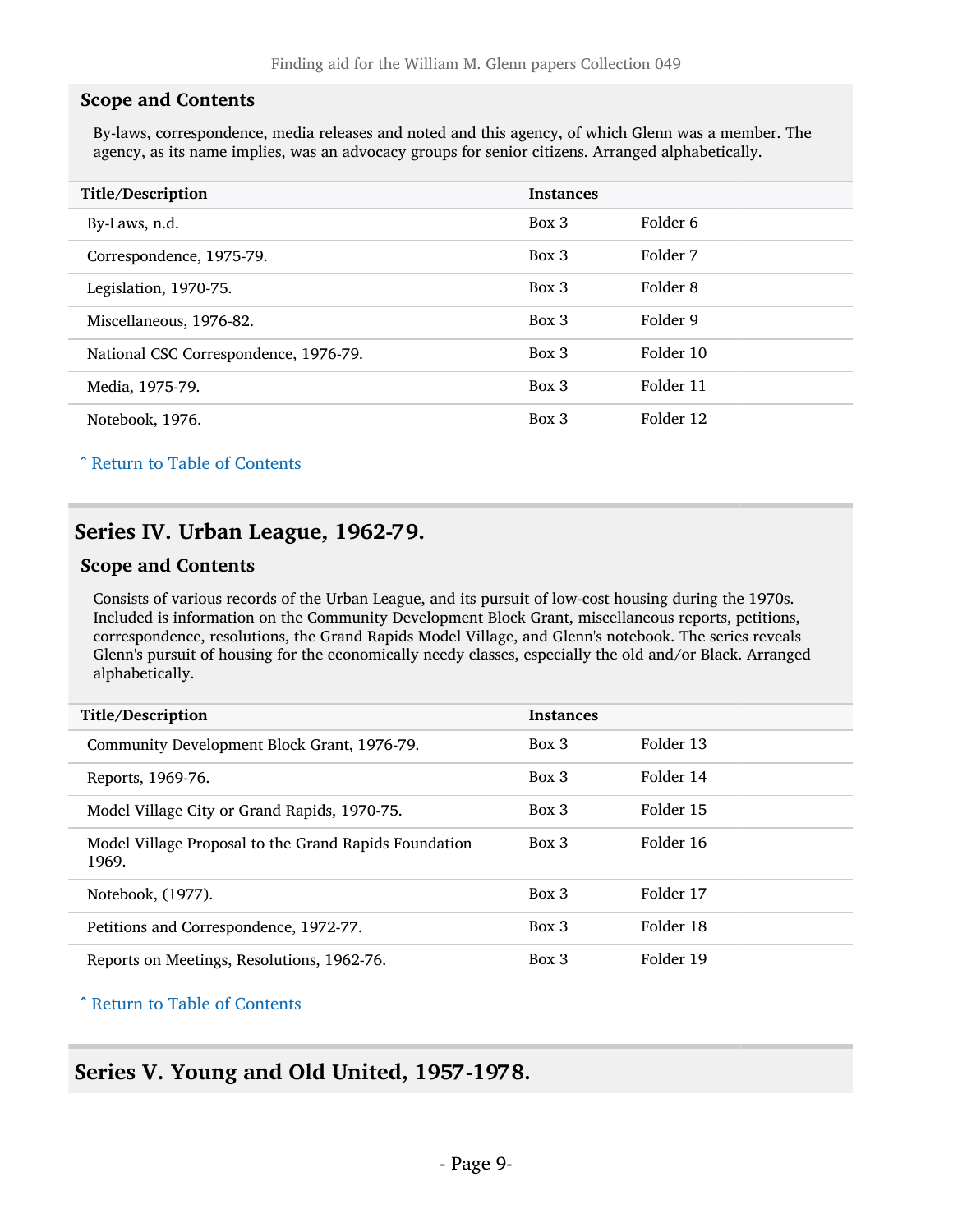#### Scope and Contents

Consists of Glenn's records regarding YOU. The series includes by-laws, correspondence (1972-1975), newsletters, minutes 1973-74, housing project proposals, general correspondence, press releases, Senior citizens housing, and sidewalk repair. The series reflects Glenn's influence in and on the community through his pursuit of senior citizen rights and causes. Arranged chronologically.

| Title/Description                            | <b>Instances</b> |           |
|----------------------------------------------|------------------|-----------|
| By-Laws c.1974.                              | Box 3            | Folder 20 |
| Correspondence, 1972-75.                     | Box 3            | Folder 21 |
| Members Correspondence/Newsletters, 1973-75. | Box 3            | Folder 22 |
| Housing Project Proposal, 1977.              | Box 3            | Folder 23 |
| Information, 1957-74.                        | Box 4            | Folder 1  |
| Jackson Correspondence Data, 1973.           | Box 4            | Folder 2  |
| Minutes of the Executive Board, 1973-74.     | Box 4            | Folder 3  |
| Newsletters, 1972-73.                        | Box 4            | Folder 4  |
| Press Releases, 1973.                        | Box 4            | Folder 5  |
| Senior Citizens Housing, 1975-78.            | Box 4            | Folder 6  |
| Sidewalks, 1967-78.                          | Box 4            | Folder 7  |

^ [Return to Table of Contents](#page-1-0)

## <span id="page-9-0"></span>Series VI. Publications, 1940-1978.

#### Scope and Contents

Consists of various surveys and reports on Grand Rapids, especially in regard to housing and Blacks, and handbooks and other information for senior citizens. Arranged alphabetically.

| Title/Description                                                                                                 | <b>Instances</b> |           |
|-------------------------------------------------------------------------------------------------------------------|------------------|-----------|
| Crime Report Grand Rapids, 1960-62.                                                                               | Box 4            | Folder 8  |
| Housing Issue, 1974.                                                                                              | Box 4            | Folder 9  |
| Comprehensive Senior Citizens Service Project Proposal,<br>1968.                                                  | Box 4            | Folder 10 |
| West Michigan Regional Planning Committee, Grand Rapids<br>and Environs Transportation Study Annual Report, 1975. | Box 4            | Folder 10 |
| Michigan State Housing Development Authority; Annual<br>Report, 1974                                              | Box 4            | Folder 10 |
| A Manual for Grand Rapids Senior Citizens, 1968.                                                                  | Box 4            | Folder 11 |
| Retired Senior Volunteer Program, Grand Rapids Annual<br>Report, 1978.                                            | Box 4            | Folder 11 |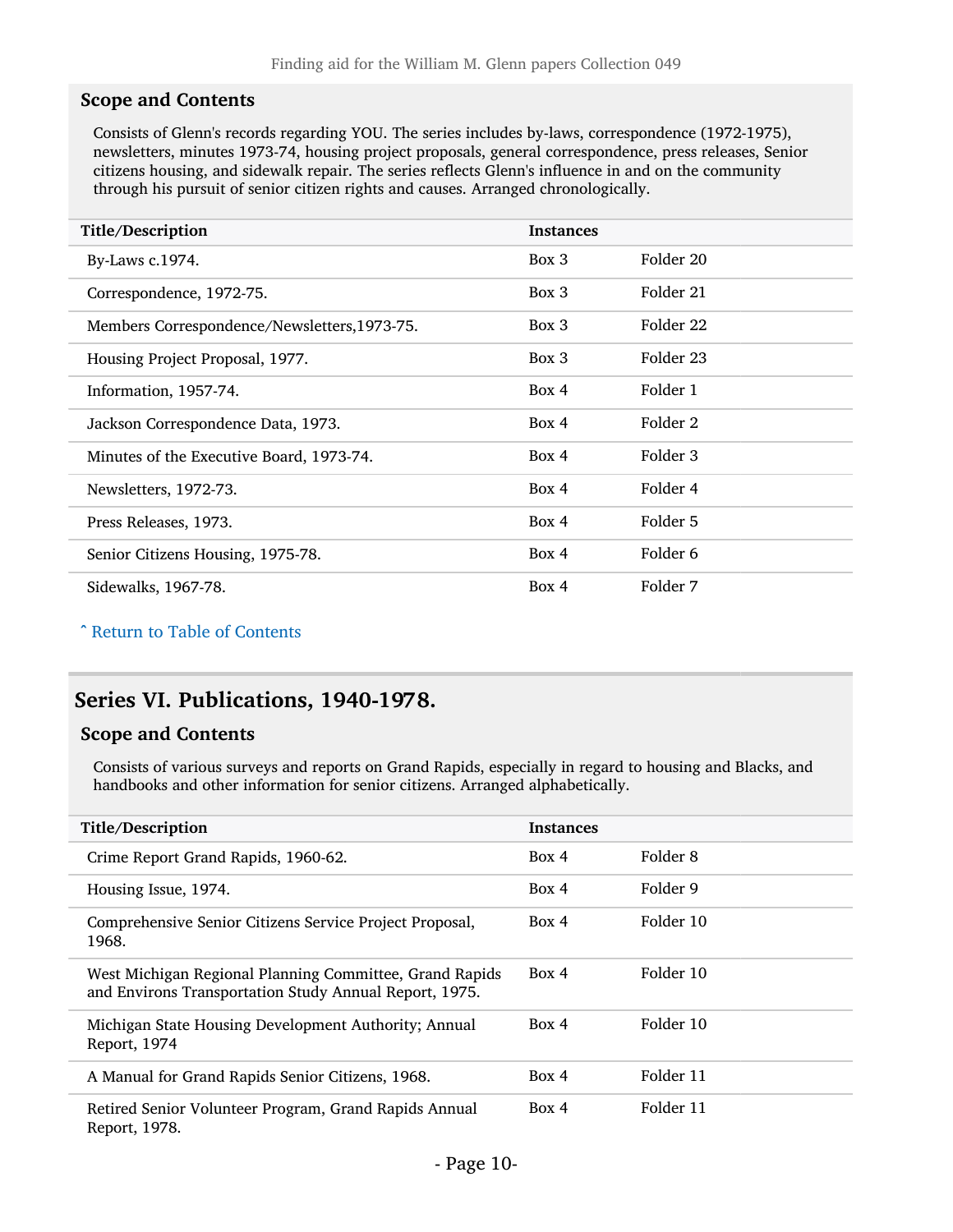#### Finding aid for the William M. Glenn papers Collection 049

| The Tenant Union Handbook, n.d.                                            | Box 4 | Folder 11 |
|----------------------------------------------------------------------------|-------|-----------|
| Negroes in Grand Rapids, 1959.                                             | Box 4 | Folder 12 |
| Negro Population of Grand Rapids: A Social Study, 1940.                    | Box 4 | Folder 13 |
| A Survey of Senior Adults Services in Churches in Kent<br>County, c. 1965. | Box 4 | Folder 14 |
| Campau Area Survey, Annual Report, [1965].                                 | Box 4 | Folder 14 |

#### ^ [Return to Table of Contents](#page-1-0)

### <span id="page-10-0"></span>Series VII. Scrapbooks, c.1920-1983.

#### Scope and Contents

Consists of three scrapbooks. Volume 1, "William Glenn, This Is Your Life" was prepared by the Sub-Urban Club in 1983, and follows Glenn from the 1920s to the 1980s, containing many letters to the editor and other letters that reflect Glenn's position regarding the important issues of the day as he saw them. Volumes 2 and 3 contain Glenn clippings. Volume 2 deals with Senior Citizens, while volume 3 contains clippings on the Progressive Party and political issues. Arranged chronologically.

| Title/Description                                                                                                      | <b>Instances</b> |                  |
|------------------------------------------------------------------------------------------------------------------------|------------------|------------------|
| William Glenn, This is Your Life. [12/4/2000]                                                                          | Box Vol 1        |                  |
| Physical Description: This is an oversize scrapbook, not<br>housed in a box. It is located in Aisle 9, Bay J, Shelf 2. |                  |                  |
| Senior Citizens.                                                                                                       | Box 5            | Folder vol.<br>2 |
| Progressive Party/Politics.                                                                                            | Box 5            | Folder vol.<br>3 |
| Civic Reminder, Vol. 1 Nos. 2-4, 1950.                                                                                 | Box 5            | Folder 1         |
| [Also fnd. Misc. manuscript items and 2 oversized photos in<br>the box.                                                | Box 5            |                  |

^ [Return to Table of Contents](#page-1-0)

### <span id="page-10-1"></span>Series VIII. Photographs, ca. 1970, n.d.

#### Scope and Contents

Pictorials depict members of the Glenn family, Glenn's Russian trip, political protests, senior citizens and Grand Rapids housing. Arranged alphabetically by subject.

| Title/Description                  | <b>Instances</b> |          |
|------------------------------------|------------------|----------|
| Campau Commons, ca.1970. (4)       | Box 6            | Folder 1 |
| Commercial buildings, ca.1970. (1) | Box 6            | Folder 2 |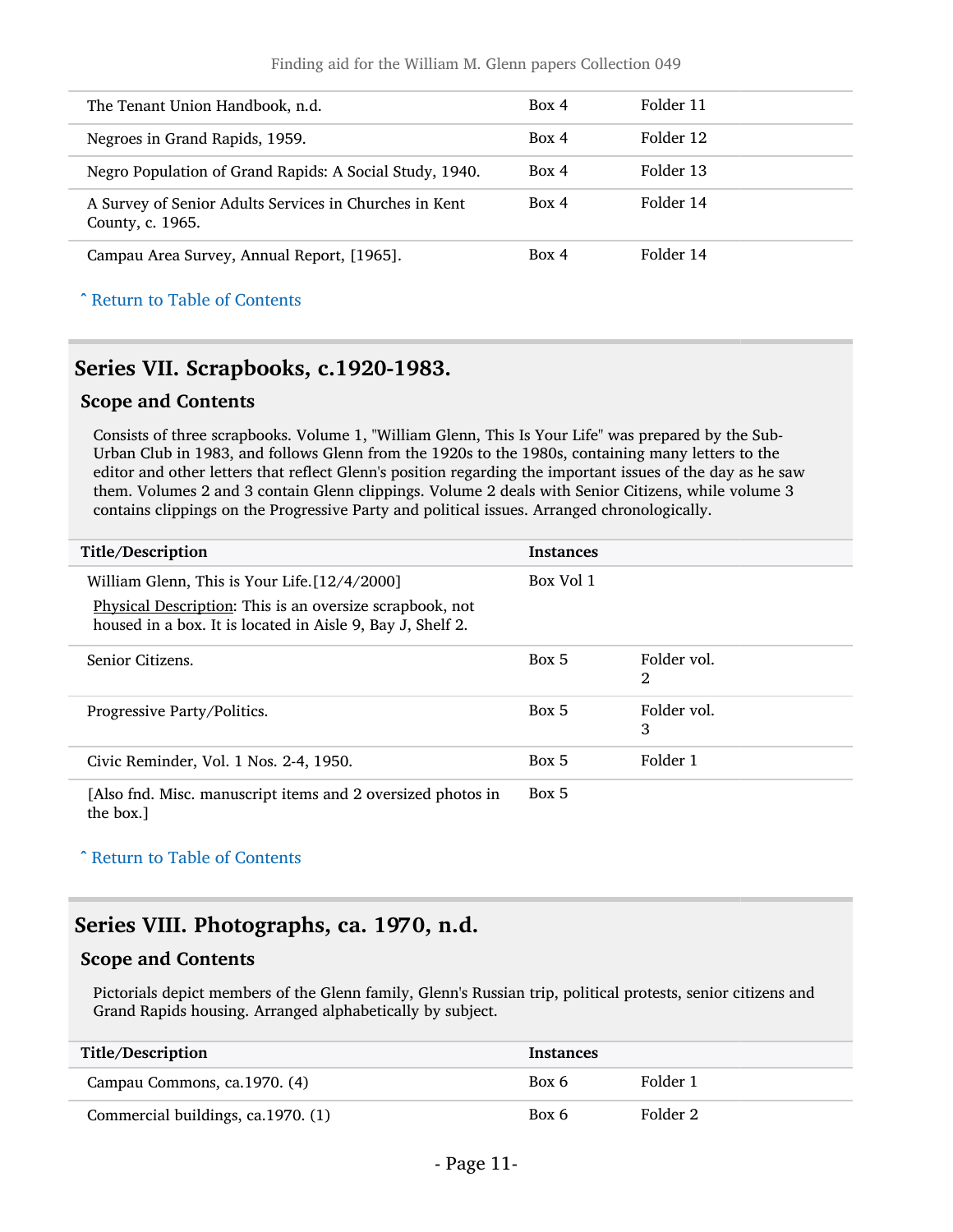| Creston Commons, ca.1970. (1)                                                                                  | Box 6 | Folder 3  |
|----------------------------------------------------------------------------------------------------------------|-------|-----------|
| Demonstrations, 1970s. (3)                                                                                     | Box 6 | Folder 4  |
| Glenn's Dog, n.d. (4)                                                                                          | Box 6 | Folder 5  |
| Farmsteads, including a barn and old house ca.1970. (6)                                                        | Box 6 | Folder 6  |
| Floods, n.d. $(1)$                                                                                             | Box 6 | Folder 7  |
| Houses. Unidentified, c.1970. (20)                                                                             | Box 6 | Folder 9  |
| People. Chisholm, Shirley, ca.1970. (1)                                                                        | Box 6 | Folder 10 |
| People. Glenn, Virginia, n.d. (2)                                                                              | Box 6 | Folder 11 |
| People. Glenn, William, n.d. (5 b/w, 2 color)                                                                  | Box 6 | Folder 12 |
| People. Glenn, Virginia, William, family, n.d. (7 12/2/2004)                                                   | Box 6 | Folder 13 |
| People. Groups, n.d. (1 color photo, 2 b/w photos, 1<br>photocopy). Includes Glenn with Gerald R. Ford.        | Box 6 | Folder 14 |
| People. Hayes Body Co. employees, ca. 1950. (2)                                                                | Box 6 | Folder 15 |
| People. Lasha, Myrtle Craig, n.d. (1)                                                                          | Box 6 | Folder 16 |
| People. Melder, Frank, n.d. (2)                                                                                | Box 6 | Folder 17 |
| People. McGovern, George, ca. 1970-1972. (1) Note:<br>McGovern was previous misidentified as Eugene McCarthy,  | Box 6 | Folder 18 |
| People. Senior Citizens. (19 b/w, 3 color)                                                                     | Box 6 | Folder 19 |
| People. Senior citizens, n.d. (30). Includes Esther Mojica,<br>Clara Keeney.                                   | Box 6 | Folder 20 |
| People. Unidentified, n.d. (19)                                                                                | Box 6 | Folder 21 |
| Ransom Towers, n.d. (2 color, 1 b/w)                                                                           | Box 6 | Folder 22 |
| Russia, 1951. (15) Mostly group photos with scenes of<br>buildings in the background.                          | Box 6 | Folder 23 |
| Scenes. Unidentified, n.d. (5)                                                                                 | Box 6 | Folder 24 |
| Copy Negatives, n.d. (2), includes Glenn jazz band, Virginia<br>Glenn's Native American grandfather and uncle. | Box 6 | Folder 25 |

## <span id="page-11-0"></span>Houses. Identified, c.1970

| Title/Description     | <b>Instances</b> |          |  |
|-----------------------|------------------|----------|--|
| 702 Bates, SE (1)     | Box 6            | Folder 8 |  |
| 628 Cass, SE (1)      | Box 6            | Folder 8 |  |
| 636 Cass, SE (1)      | Box 6            | Folder 8 |  |
| 714 Cass, SE (1)      | Box 6            | Folder 8 |  |
| 401 Coldbrook, NE (2) | Box 6            | Folder 8 |  |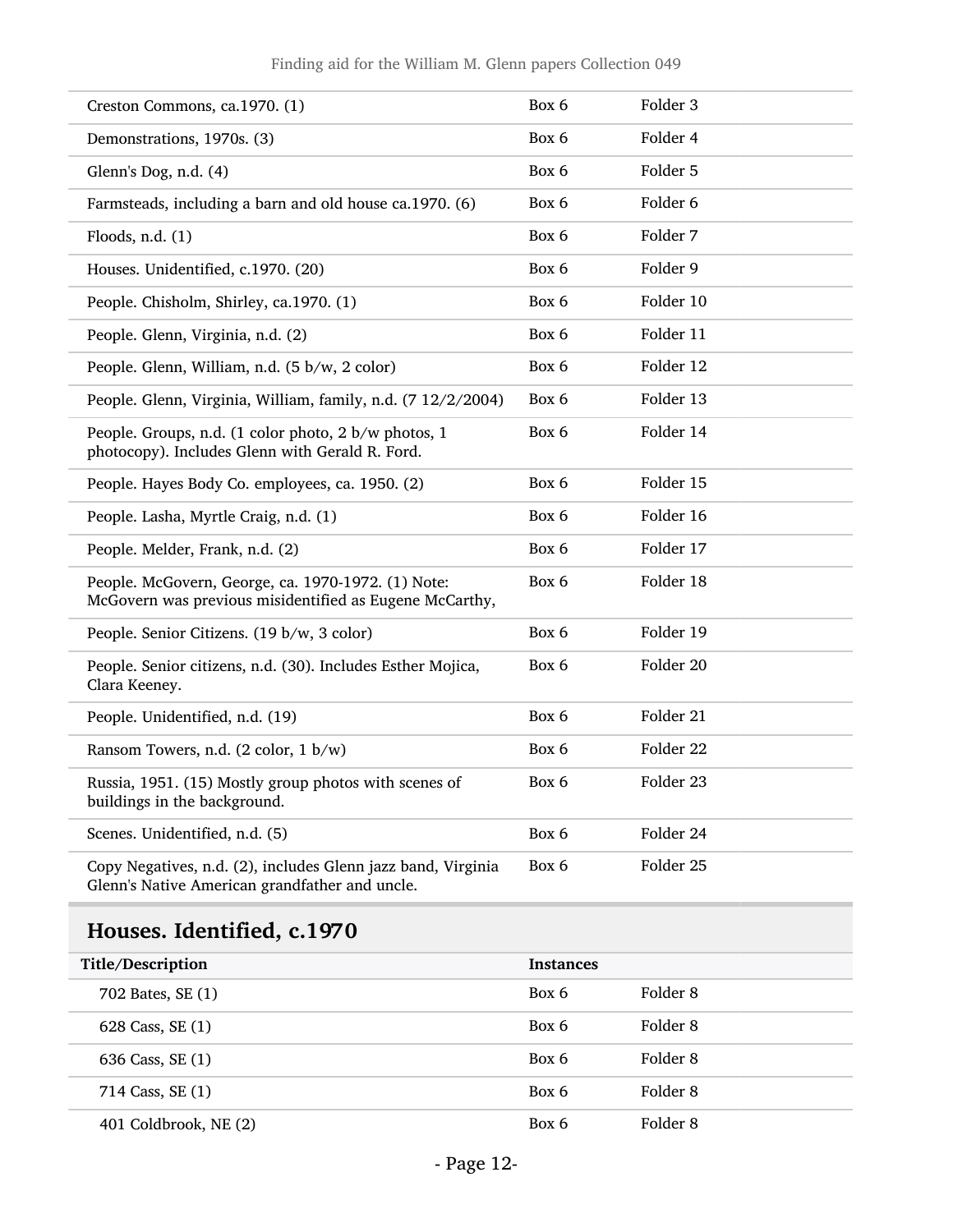| 516 College, SE (1)                       | Box 6 | Folder <sub>8</sub> |
|-------------------------------------------|-------|---------------------|
| 715, 719, 723, 727 Dykema Ct., SE (1)     | Box 6 | Folder <sub>8</sub> |
| 1220 Euclid, SE (1)                       | Box 6 | Folder <sub>8</sub> |
| 170 Grand, NE (1)                         | Box 6 | Folder <sub>8</sub> |
| 449-451 Jefferson, SE (1)                 | Box 6 | Folder <sub>8</sub> |
| 523 Jefferson, SE (1)                     | Box 6 | Folder <sub>8</sub> |
| 1057-1059 Jefferson, SE (1)               | Box 6 | Folder 8            |
| 463-465 Lafayette, SE (3)                 | Box 6 | Folder <sub>8</sub> |
| 563 Lafayette, SE (1) (burned, 2/12/1973) | Box 6 | Folder <sub>8</sub> |
| 607 Lafayette, SE (1)                     | Box 6 | Folder <sub>8</sub> |
| 568 Morris, SE (1)                        | Box 6 | Folder <sub>8</sub> |
| 608 Paris SE (1)                          | Box 6 | Folder <sub>8</sub> |
| 300 Prospect, SE (1)(block)               | Box 6 | Folder <sub>8</sub> |
| 328 Prospect, SE (1)                      | Box 6 | Folder <sub>8</sub> |
| 328/330 Prospect, SE (1)                  | Box 6 | Folder 8            |
| 330 Pospect, SE (1)                       | Box 6 | Folder 8            |
| 332 Prospect, SE (1)                      | Box 6 | Folder <sub>8</sub> |
| 336 Prospect, SE (1)                      | Box 6 | Folder <sub>8</sub> |
| 337 Prospect, SE (1)                      | Box 6 | Folder <sub>8</sub> |
| 611 Sheldon, SE (2)                       | Box 6 | Folder <sub>8</sub> |
| 716 Thomas, SE (printed reversed)(1)      | Box 6 | Folder <sub>8</sub> |
| 742 Thomas, SE (1)                        | Box 6 | Folder <sub>8</sub> |
| 624 Union, SE (2)                         | Box 6 | Folder <sub>8</sub> |
| 734-735 VanderVeen Ct., SE (1)            | Box 6 | Folder <sub>8</sub> |

^ [Return to Table of Contents](#page-1-0)

## <span id="page-12-0"></span>Series IX. Slides, 1961-1980.

### Scope and Contents

Consists of slides made by Glenn from 1961 to 1983. Three special subject groupings head the series: 1962 Cuban Trip, 1963 March on Washington, and the 1965 Martin Luther King Parade, Grand Rapids. These are followed by the chronological arrangement of the slides from 1961 to 1983. These slides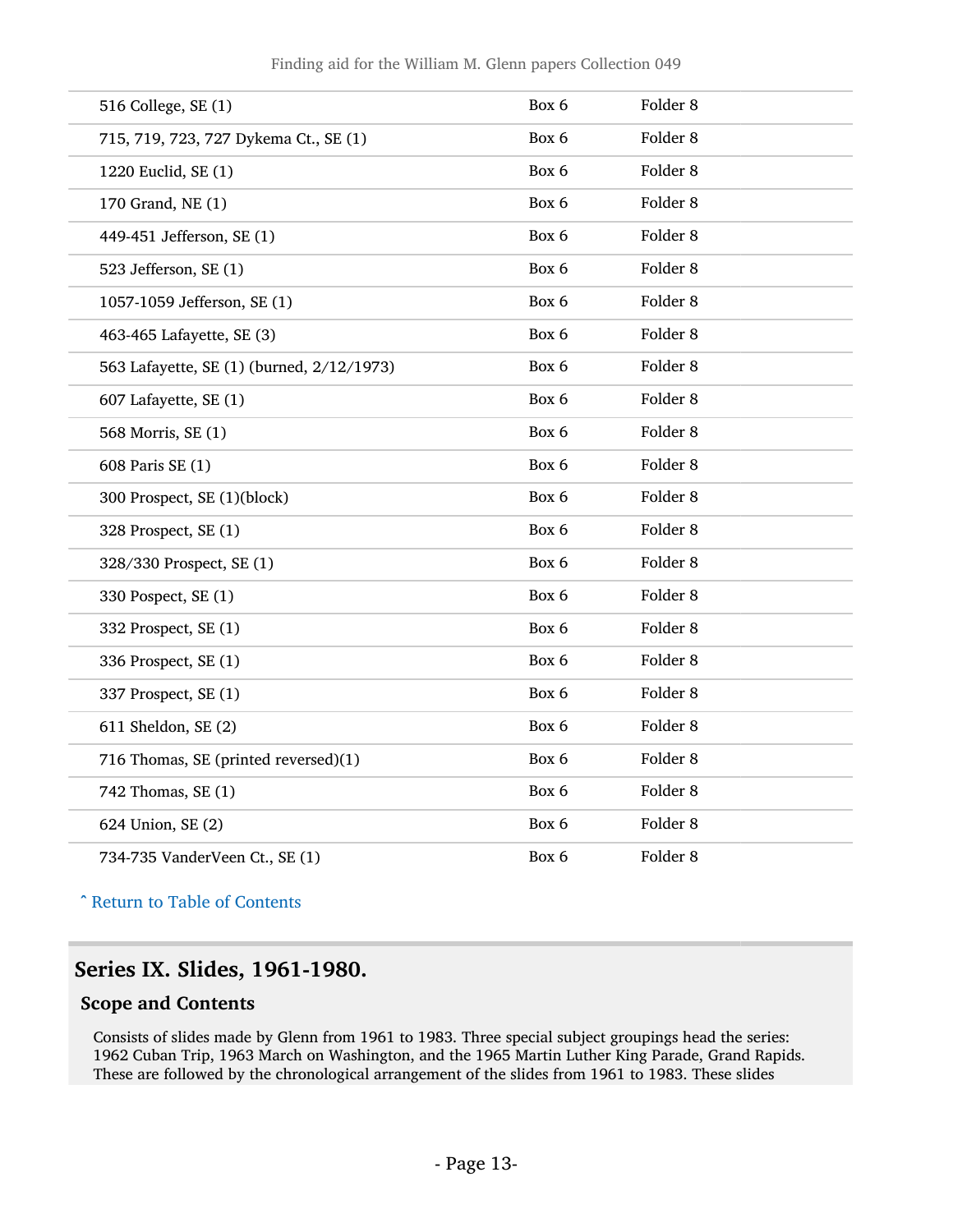portray Glenn's lifestyle, shots of family or friends interspersed among demonstrations, senior citizens, slides of housing conditions, and organizations in which he was active.

| Title/Description                              | <b>Instances</b> |                 |  |
|------------------------------------------------|------------------|-----------------|--|
| Cuban Trip, n.d.                               | Box 7            | Volume 4        |  |
| 1963 March on Washington.                      | Box 7            | Volume 4        |  |
| Martin Luther King Parade, Grand Rapids, 1965. | Box 7            | Volume 4        |  |
| Protests, Grand Rapids, 1961-64.               | Box 7            | Volume 5        |  |
| Protests, Grand Rapids, 1965-70.               | Box 8            | Volume 6        |  |
| Protests, Grand Rapids, 1970-72.               | Box 8            | Volume 7        |  |
| 1972-78.                                       | Box 9            | Folder 1-9      |  |
| 1972-80.                                       | <b>Box 10</b>    | Folder 7-8      |  |
| Senior Citizens Party.                         | <b>Box 10</b>    | Folder 9        |  |
| Lumber Yard.                                   | <b>Box 10</b>    | Folder 9        |  |
| Housing                                        | <b>Box 10</b>    | Folder 9        |  |
| Housing                                        | <b>Box 10</b>    | Folder<br>10-12 |  |

#### ^ [Return to Table of Contents](#page-1-0)

### <span id="page-13-0"></span>Series X. FBI Documents

#### Scope and Contents

Consists of Documents requested by Calvin College Professor Randal Jelks, under the Freedom of Information Act, including his correspondence. The documents are copies, most with some date, most with many blacked-out parts tracking Glenn's movements to Russia, and within the U.S. Includes documents on a passport obtained with the assistance of Gerald Ford, for a supposed trip to Europe, but actually to Russia.

| Title/Description | <b>Instances</b> |
|-------------------|------------------|

FBI Documents, 1944-1964. Box 11

### ^ [Return to Table of Contents](#page-1-0)

### <span id="page-13-1"></span>Series XI. Moving Images.

#### Scope and Contents

16 mm. Film, videotapes. A usage videotape of these old films is housed in GRPL Moving Images Collection at 175-UT5-71 (10/26/2006). Items 1-3 have been reformatted to videotape. The Sony